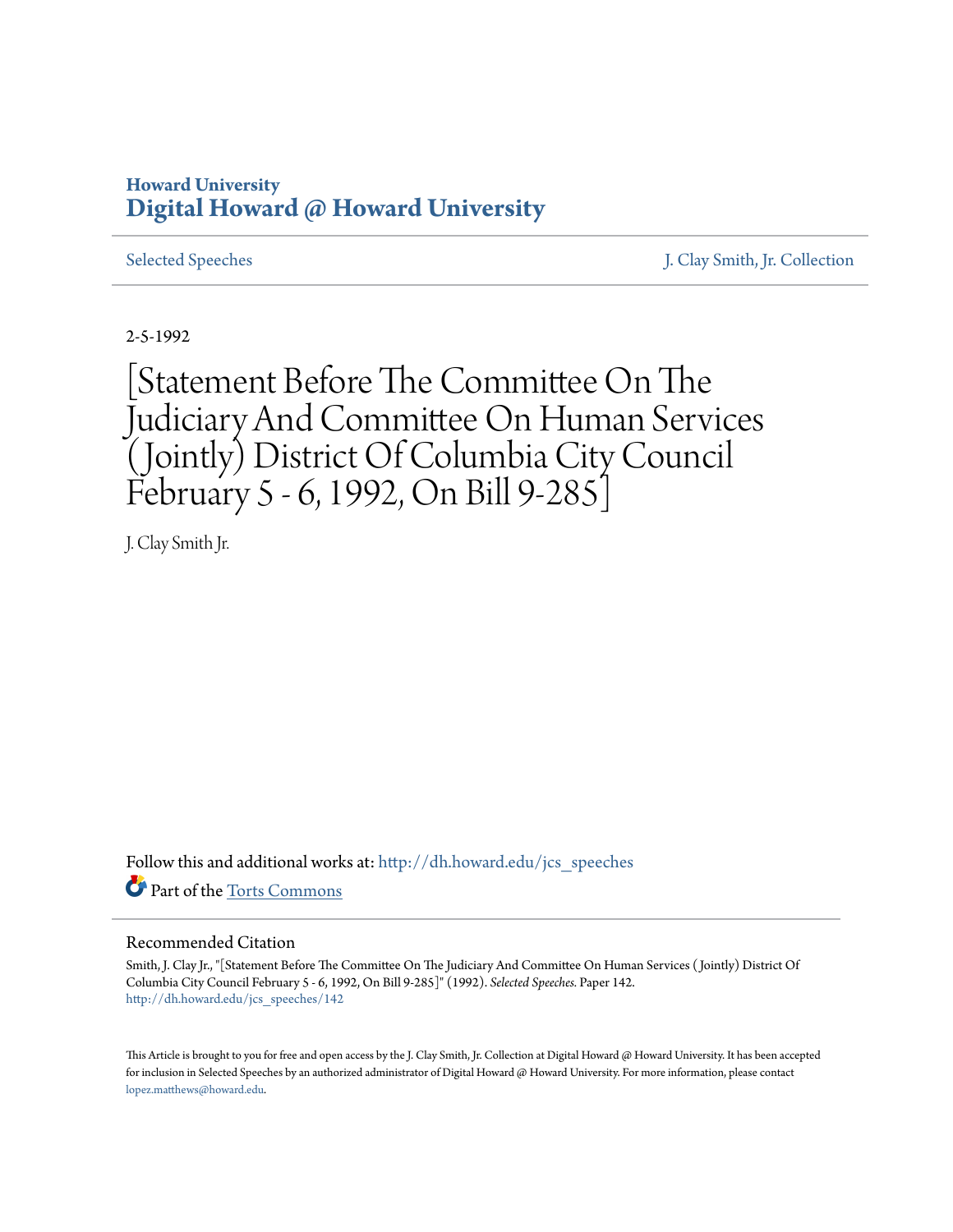STATEMENT OF J. CLAY SMITH, JR.<sup>\*</sup><br>HEARINGS BEFORE THE COMMITTEE ON THE JUDICIARY AND COMMITTEE ON HUMAN SERVICES (JOINTLY) DISTRICT OF COLUMBIA CITY COUNCIL FEBRUARY 5 - 6, 1992 ON BILL 9-285

 $\bullet$ 

Chairperson [Wilhelmina] Ro1ark (Judiciary) and Chairman [H.R.] Crawford (Human Services), the purpose of this statement is to express my opposition to Bill 9-285 the "District of Columbia Health occupations Revision Act of 1985 Amendment Act of 1991", a Bill that places a cap of \$350,000 that juries can award on pain and suffering damages in medical malpractice claims. The proposed Bill apparently is driven by representations that medical doctors are leaving the District of Columbia because insurance rates are too high to remain in the city. Naturally, the suggestion of such flight has caused some concern, concern enough to become a political issue.

The basis of my objection to the Bill is two fold. First, I believe that it is inappropriate for government to limit liability on provable or proven negligent harm to the individual. Secondly, I believe in the jury system-which means that proof of injury duly established during a trial on the merits should not be tampered with by legislative tools such as caps. There are democratic interests at play here: First, the injury of individuals due to negligence should be to compensate for cost of treatment and for pain and suffering, proven at trial, considered and determined by

<sup>\*</sup> Mr. Smith is Professor of Law, Howard University School of Law.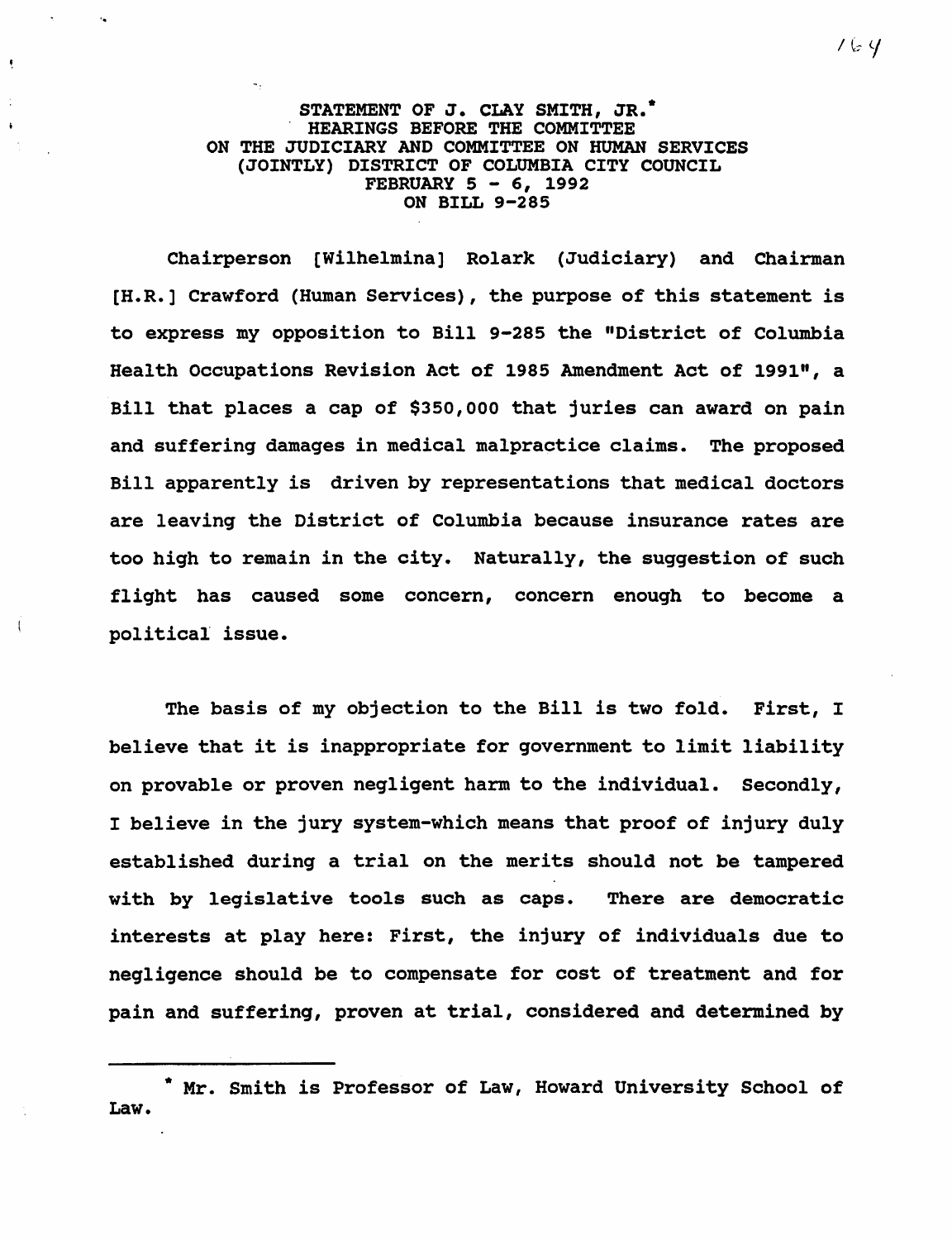a jury. Citizens, the individual, should not be denied the right to be made whole for certified, negligent injury caused by anyone. When the legislative arm of government is asked to reach in to limit the power of juries, the courts on selective matters, it does violence to the democratic principle that access to the courts should not be restricted to right wrongs.

 $\mathbf{z} = \mathbf{z}$ 

Secondly, I believe that a legislative act which predetermines the dollar extent of pain and suffering requires infinite wisdom. To limit damages in disregard of facts to the contrary is a direct act against individual citizens harmed by negligent acts. I should also make clear that I believe that defendants in malpractice cases are no less entitled to fairness and justice as are claimants. They suffer, also. They are citizens, too. Injustices to doctors is wrong and cannot be tolerated. But, we have a system for justice to evolve and to balance conflicting interests and that is the jury system. Leave it to the jury, unfettered by legislative restrictions, to do justice.

Blaming lawyers for the proper representation of their clients is not the proper approach. Doctors sue other doctors for malpractice to members of their families. Doctors testify against each other for medical malpractice. So, the issue should not be "a us against them."

Something much more significant is at stake here and that is

2